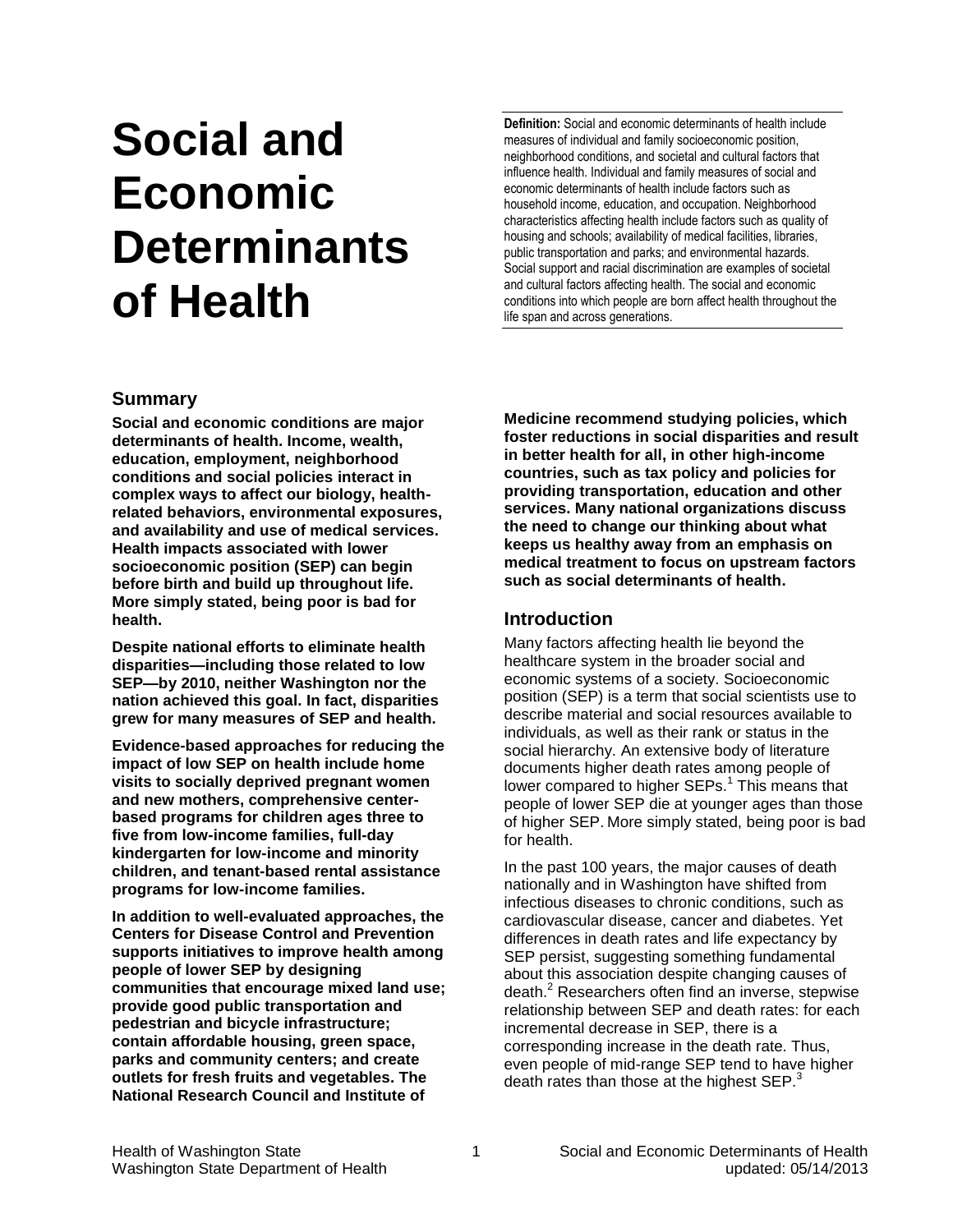The health impacts of lower SEP can begin prior to birth, accumulate over time and persist throughout life.<sup>[4](#page-6-0)</sup> In addition to individual SEP, a neighborhood's average level o[f i](#page-6-0)ncome and education also influence health.<sup>5</sup>

Because of the strong association between SEP and health, where possible, each chapter in *Health of Washington State* includes information about health and related risk factors measured by two strong indicators of SEP: education and economic resources. Each chapter also examines differences in health by race and ethnicity. The chapter [Socioeconomic Position in](http://www.doh.wa.gov/Portals/1/Documents/5500/Context-SEP2014.pdf)  [Washington State](http://www.doh.wa.gov/Portals/1/Documents/5500/Context-SEP2014.pdf) describes education and economic resources for Washington State residents overall and for selected subpopulations within Washington.

## **[2010 and 2020 Goals](http://www.doh.wa.gov/Portals/1/Documents/5500/AppA.pdf)**

The national *Healthy People 2010* initiative had an overarching goal of eliminating health disparities, including those related to SEP. Many chapters in *Health of Washington State*  document large disparities by income, education, race and Hispanic origin. Thus, Washington has not met the goal of eliminating health disparities. Washington is not alone. Nationally in 2010, health disparities persisted for about 80% of *Healthy People 2010* indicators that measured disparities*.* In fact, in 13% of categories the gap between the healthiest a[nd](#page-6-0)  least healthy groups grew from 2000 to 2010.<sup>6</sup>

*Healthy People 2020* also includes an overarching goal to eliminate disparities related to SEP, as well as a section on social determinants of health. This section has a goal of creating social and physical environments that promote good health for all. *Healthy People 2020* is beginning to define measures for this section.

In 2010 all 50 U.S. governors created a common definition of "on-time" high school graduation that was [ado](#page-6-0)pted by the U.S. Department of Education.<sup>7</sup> *Healthy People 2020* uses the common definition and has the goal of increasing to 82.4% the proportion of high school students who graduate four years after starting ninth grade. Washington State has a more ambitious goal of [8](#page-6-0)5% by 2014.<sup>8</sup> For the academic year ending in 2010, Washington students had an "on-time" graduation rate of 76.5%, indicating the need for considerable progr[es](#page-6-0)s to achieve the state and national goals.<sup>8</sup>

Other *Healthy People 2020* indicators related to social determinants of health include improving health literacy and increasing the proportion of children ready for school. There are not yet measures for these indicators.

Eliminating health disparities related to SEP likely requires fundamental changes in economic and educational policy.<sup>[9](#page-6-0)</sup> Such changes may be difficult to achieve. For example, a 2012 study from Washington State Office of Financial Management<sup>[10](#page-6-0)</sup> and a 2013 national study<sup>[11](#page-6-0)</sup> both conclude that Washington's tax structure places a greater tax burden on low- and middle-income families compared to the best-off families, yet discussion of significant changes to our tax structure has been largely lacking.

Even if change is implemented soon, it might take decades to eliminate health disparities linked to social determinants of health. Deprivation and stress from conception through early childhood can increase risk for poor health across the lifespan for those of lower SEP.

# **Explanations of the Relationship between SEP and Health**

Research into the social and economic determinants of health has moved from describing and documenting the relationship to determining why the relationship exists. No single factor explains the relationship. Instead, multiple factors accumulate over time. The following summary helps to explain the relationship between health and factors that make up social determinants of health.

*Chronic stress.* Sources of chronic stress include persistent poverty, experiencing discrimination, and exposure to pollution and crime. Chronic stress<br>contributes to poer physical and montal booth <sup>[12](#page-6-0)</sup> contributes to poor physical and mental health. Researchers continue to explore how chronic stress alters the brain and other systems in the body and how these changes affect health. For example, some of the changes related to chronic stress affect how our immune systems work. This, in turn, can lead to chronic inflammation that increases risk for diabetes, high blood pressure, heart attack and stroke.<sup>[13](#page-6-0)</sup>

Chronic stress also affects how individuals feel and manage their emotions, engage in behaviors needed for good social relationships, and perform cognitive functions. [13,14](#page-6-0) The most profound effects of chronic stress may unfold over a lifetime and across generations.<sup>[14,15,16](#page-6-0)</sup>

Low SEP can lead to feelings of social inferiority and lack of control at work and home which add to daily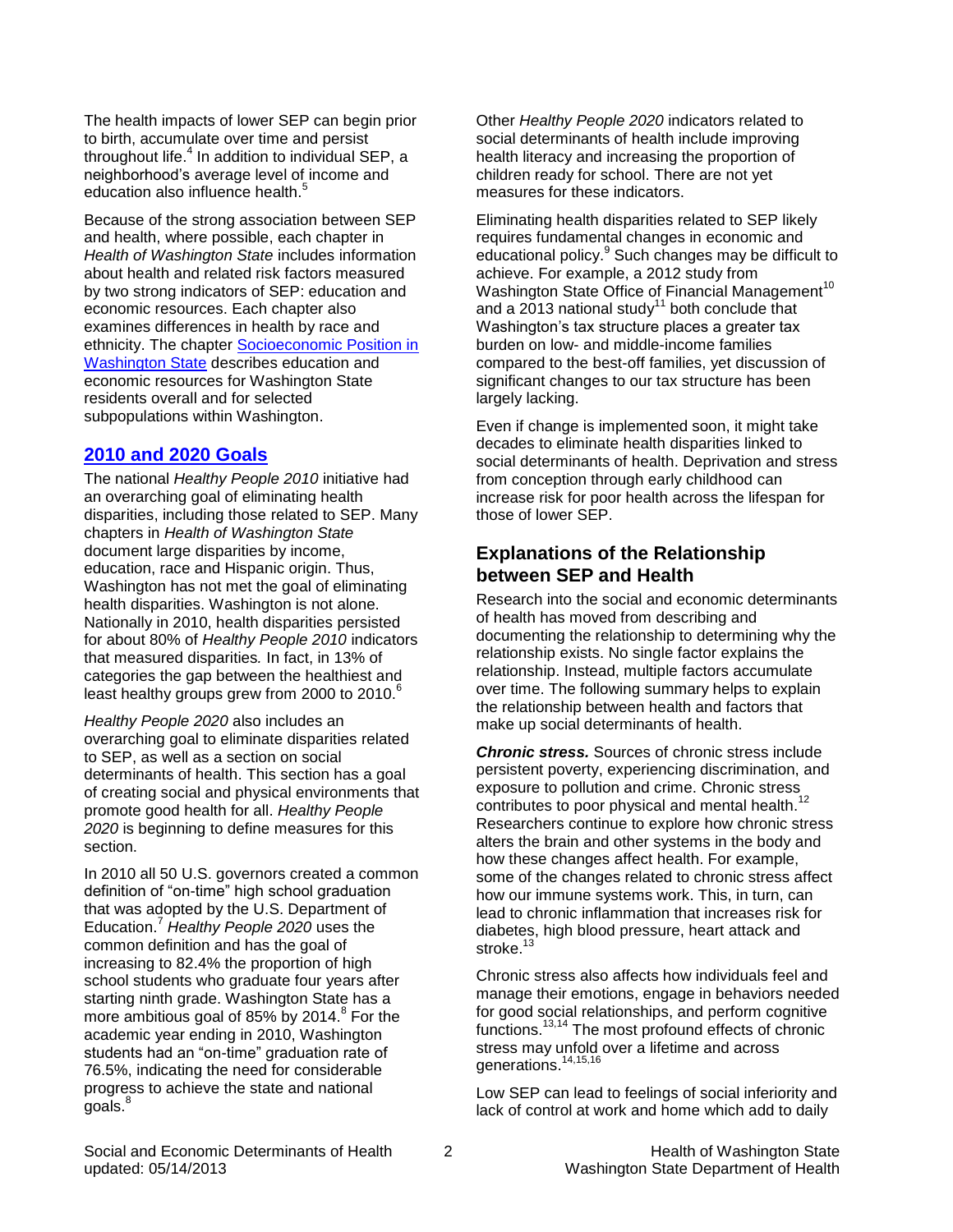stress. People at low SEP might be particularly vulnerable to factors causing stress because they have fewer resources and less effective coping strategies, as well as more potent sources of stress.

*Early childhood and intergenerational factors.* Growing up in poverty or with other early life stressors might not cause immediate health consequences but can significantly affect an individual's future health. For example, chronic maternal stress alters hormonal regulation during pregnancy. Excess "stress" hormones like cortisol can cause preterm labor and slow fetal growth, both of which cause low infant birth weight.<sup>[14](#page-6-0)</sup> Recent evidence suggests that low birth weight, which is more common for newborns among women of low compared to high SEP, increases risk of coronary heart disease and diabetes.<sup>[18](#page-6-0)</sup> A growing body of research also links adverse childhood experiences to altered brain and immune system development affecting lifelong health.<sup>[19,20,21](#page-7-0)</sup> Many adverse childhood experiences—for example, child abuse and neglect and exposure to domestic violence—are more common among children of low compared to high SEP. $22,23$ 

In addition to social circumstances affecting biology, parental income and education determine children's housing conditions, food quality and access to educational opportunities. In turn, these factors affect future employment and adult SEP. Other critical life events—such as transitions from school to job to marriage and childrearing to retirement—require material resources that people living in lower SEP households often lack.

**Race [and ethnicity](http://www.doh.wa.gov/Portals/1/Documents/5500/AppA.pdf).** "Race" and "ethnicity" are socio-cultural constructs that are often linked to social and economic factors. In a race-conscious society like the United States, race classifications reflect social classification and can capture the impact of racism.<sup>[24](#page-7-0)</sup> Racial discrimination contributes to uneven distribution of income, education, neighborhood poverty, and access to healthcare. It can become a source of chronic stress that contributes to poor health independent of income and education.<sup>2</sup> The experience of racial discrimination may be relatively subtle and arise even in the absence of conscious or intentional discrimination.[25](#page-7-0) Understanding the differences between individual, institutional and internalized racism can clarify the relationship with health and help

tailor strategies to counteract negative health impacts.<sup>[24](#page-7-0)</sup>

*Income, income inequality and wealth.* Material deprivation, as well as other stresses associated with lack of sufficient financial resources, contributes to poorer health among those with low incomes. People with lower incomes often do not have sufficient money to meet basic material needs such as safe housing, high quality food and preventive medical services.

The income gap—the extent to which income is distributed unevenly—also affects health. In general, populations in countries with greater income inequality have poorer health t[han](#page-7-0) in countries with more even income distribution.<sup>26</sup> A larger income gap has been linked to disparities in infant death,<sup>[27](#page-7-0)</sup> teen birth rates, $^{28}$  $^{28}$  $^{28}$  violence and all causes of death. $^{29}$  $^{29}$  $^{29}$ Among 34 countries—most of which are considered "developed"— the income gap in the United States in the late 2000s was the  $31$ st highest, $30$  and income ineq[ual](#page-7-0)ity in the United States has increased since then. $31$ 

To illustrate the income gap, in 2010 workers making minimum wage in Washington—the highest minimum wage nationally—earned about 1/5 cent per second, while top hedge fund managers nationally ranged from about \$40 per second to  $$155$  per second.<sup>[32](#page-8-0)</sup> Additionally, if income were evenly distributed across households in Washington, a fifth of households would receive a fifth of the total income. In contrast to equal distribution, in 2011 the wealthiest 20% of Washington households received almost 50% of the income, while the poorest 20% received less than 5%.<sup>[33](#page-7-0)</sup>



# Income Distribution Among Households in Washington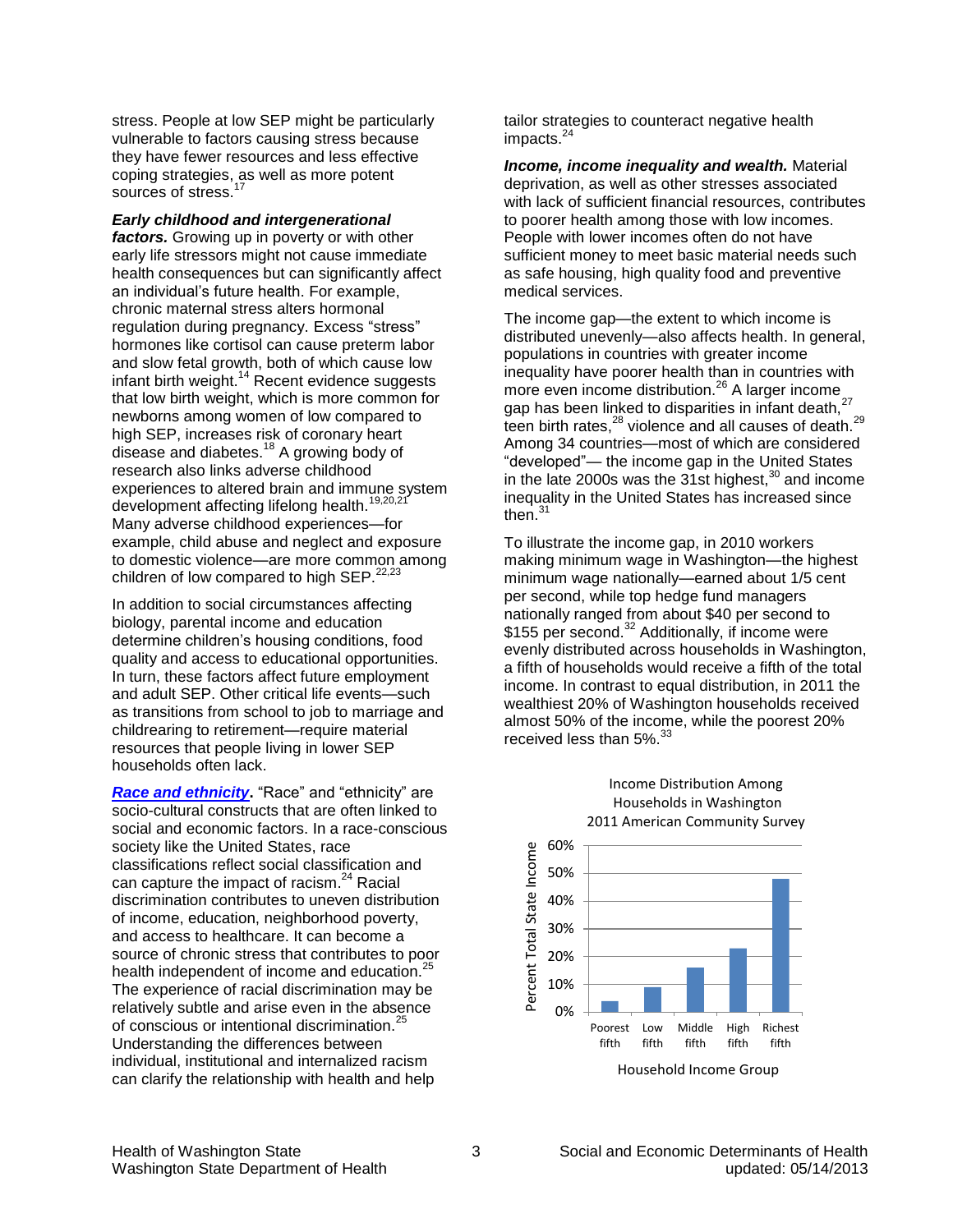Theories about why income inequality leads to poorer health include low [social capital](#page-3-0) where inequality is high<sup>[34](#page-7-0)</sup> as well as anxiety about social status resulting in feelings of failure, inadequacy and chronic stress. This might be especially true in societies that place great value on acquiring material goods, personal responsibility and occupational status.<sup>[35](#page-7-0)</sup>

Accumulated wealth also affects access to resources, levels of material deprivation and relative economic equality, and thus is also related to health. A 2001 report notes that nationally in the previous 30 years African Americans would have gained significant economic ground relative to whites if they had inherited similar amounts or had comparable levels of family income and similar portfolio compositions. Therefore, even if the income gap between whites and blacks was immediately eliminated, the report noted that it could take another two generations for the wealth gap to close. $36$  A 2011 report using data collected by the Pew Research Center notes that the wealth gap is widening. In 2009, whites in the United States had 19 times more accumulated wealth than blacks and 15 times more than Hispanics. This gap is substantially larger than any time since 1984, the earliest year of data provided in the report. The report notes that accumulated wealth of blacks and Hispanics was disproportionately affected by the 2006 collapse of the housing bubble and the recession that followed. In 2009, 25% of blacks and Hispanics had no assets other than a car, compared to 6% of whites.<sup>[37](#page-7-0)</sup>

*[Education.](http://www.doh.wa.gov/Portals/1/Documents/5500/AppA.pdf)* National data from 2009 show that death rates are two to three times higher for adults ages 25–64 with a high school education or less compared to adults who have completed at least some college. $^{38}$  $^{38}$  $^{38}$  This is similar to 2008– 2010 Washington State data showing death rates for residents ages 25–64 with a high school education or less about four times higher than those of residents with a college education or more.[39](#page-7-0)

A 2010 review article summarized three pathways though which education affects health: increased health knowledge, which enables healthier behaviors and medical care management; higher chance of being employed and having a job with healthier working conditions, better employment benefits and higher wages; and social and psychological factors, including a sense of control, social

standing and social support, all of which are important to health. [19](#page-7-0)

A 2011 Robert Wood Johnson Foundation brief focused on the pathways through which parents' educational levels affect their children's education, perpetuating intergenerational cycles. Directly, parents with more education can provide more support and resources; indirectly, parents with lower educational levels might have lower expectations for their children and might create less stimulating<br>covironments than these with more schooling <sup>[40](#page-7-0)</sup> environments than those with more schooling.

<span id="page-3-0"></span>**Social capital.** The Centers for Disease Control and Prevention (CDC) defines social capital as "the individual and communal time and energy that is available for such things as community improvement, social networking, civic engagement, personal recreation, and other activities that create social bonds between individuals and groups." This definition captures both individual and community aspects of social capital.<sup>[41](#page-7-0)</sup>

Measures of social capital include social trust and participating in civic and social organizations. Several studies have documented better health in communities where trust and social support are high.<sup>[34,42,43](#page-7-0)</sup> Reasons for this relationship are not clear, but communities with low levels of trust might not provide the social support, assistance, information sharing, and community infrastructure development and services that promote health.<sup>[34,43](#page-7-0)</sup>

*Neighborhood characteristics*. Neighborhoods vary in systematic ways that affect residents' health. Most, but not all, studies find that poorer neighborhoods have fewer parks or other places that provide opportunities for physical activity compared to wealthier neighborhoods.<sup>[44,45](#page-7-0)</sup> Even where parks and facilities are equally distributed, the quality of facilities may differ<sup>[46](#page-7-0)</sup> and concerns for safety might limit use in poorer neighborhoods.<sup>[47](#page-7-0)</sup> Residents of poor neighborhoods can also lack access to affordable, healthy foods.[48,49,50,51](#page-8-0) In spite [of n](#page-8-0)ew laws designed to limit tobacco advertising, 52 poorer neighborhoods continue to have more [expo](#page-8-0)sure to tobacco advertising than wealthier ones. $53$ 

Low wage work environments are more likely to expose workers to toxins or physical hazards.<sup>5</sup> Children who live in older, poorly maintained houses often found in low-income neighborhoods can be exposed to indoor allergens that increase the frequency and severity of asthma attacks. [55](#page-8-0) The U.S. Department of Education has documented lower per-pupil school spending at schools serving high proportions of children from low-income families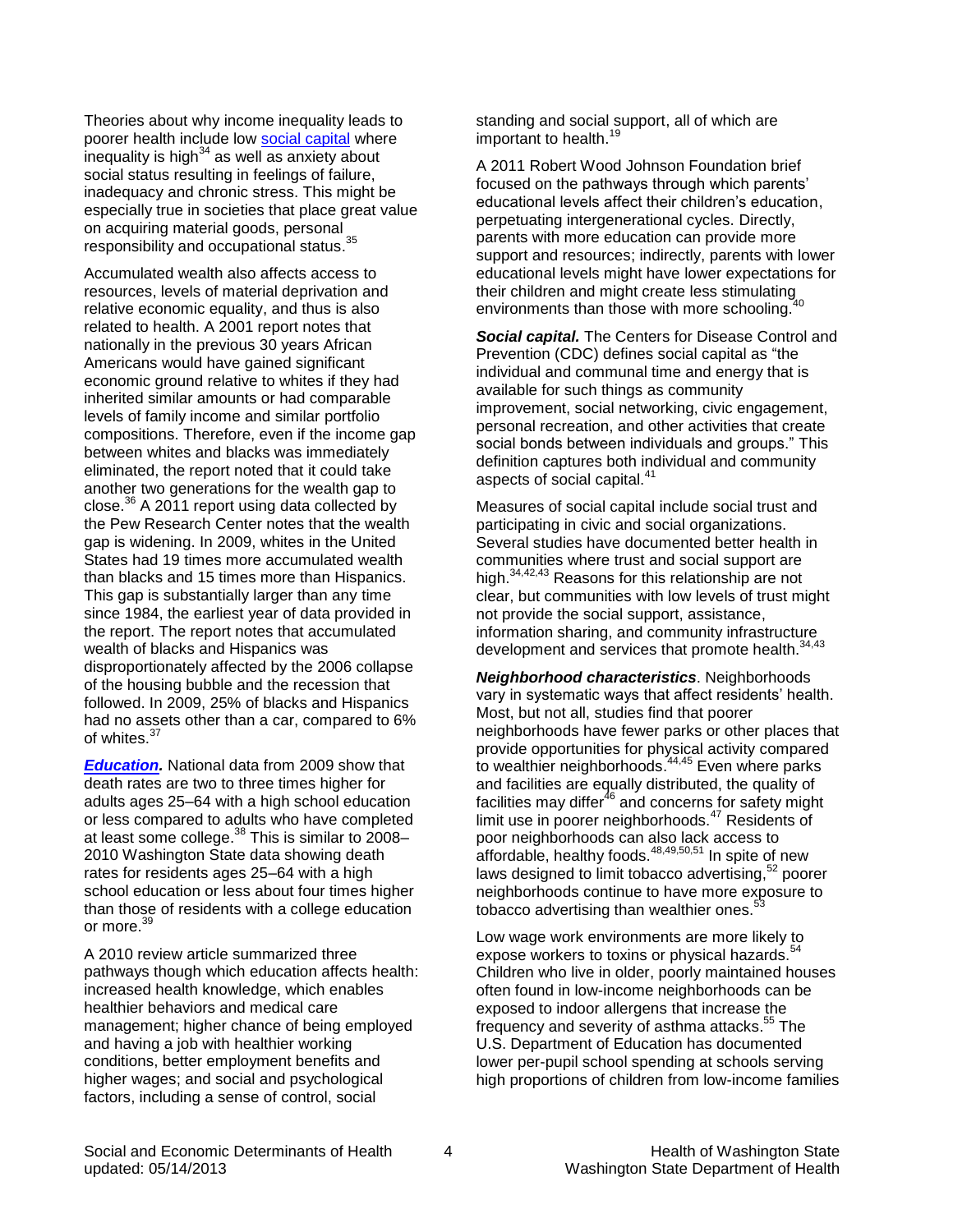compared to schools in the same districts serving children from wealthier families.<sup>[56](#page-8-0)</sup>

Both intentional and unintentional injuries tend to cluster in areas with high unemployment, large percentages of residents with low educational and income levels, and more non-white residents.<sup>[57](#page-8-0)</sup> In addition to immediate health consequences to injury victims, these events can be major sources of stress for people in these communities.

*Lifestyle.* Several important behavioral risk factors for poor health are more common among people in lower SEP groups. As described in the [Tobacco Use](http://www.doh.wa.gov/Portals/1/Documents/5500/RPF-Tob2012.pdf) chapter of *Health of Washington State,* despite overall declines in cigarette smoking, people of lower SEP are more likely to smoke than people of higher SEP. Smoking is also more common among people in some racial or ethnic groups, particularly American Indian and Alaska Natives. As described in other chapters in *Health of Washington State,*  Washington adults with lower incomes or less education are more likely be obese, eat fewer fruits and vegetables, and be less physically active than adults with higher incomes or more education. Lack of sufficient income and conditions associated with poor neighborhoods can make healthy lifestyles difficult to achieve for people in lower SEP groups.

The broader culture also influences ways of living. For example, cultural prohibitions on smoking result in fewer smoking-related diseases.[58](#page-8-0) Obesity is more acceptable in some communities and social networks than in others. Those with obese friends are more likely to become obese. [59](#page-8-0) African American women have higher rates of obesity than white women,  $60$  and there is evidence that the African American community stigm[atiz](#page-8-0)es obesity less than the white community.<sup>61</sup> However, ways of living do not fully explain differences in health status by SEP. Studies find increased death rates among those of lower SEP even after taking many common health risk factors, such as smoking, into account. [62](#page-8-0)

*Medical care.* Lack of access to or inadequate use of medical services, especially preventive services, contributes to relatively poorer health among people in lower SEP groups. Washington data from the 2011 [Behavioral Risk Factor](http://www.doh.wa.gov/Portals/1/Documents/5500/AppB.pdf)  [Surveillance System](http://www.doh.wa.gov/Portals/1/Documents/5500/AppB.pdf) show that adults living in households with annual incomes less than \$25,000 are less likely to have a personal healthcare provider—one indicator of accesscompared to those with higher incomes. Likewise, Washington adults who have not attended college are less likely than others to report having a personal healthcare provider.

Poorer quality of healthcare also contributes to poorer health among people of low SEP. A 2011 report documenting disparities in healthcare in the United States notes that disparities in quality of care are common: older adults, Hispanic and non-white populations, and poor people received lower quality of care o[n ab](#page-8-0)out 30% to 50% of the measures assessed.<sup>63</sup> Other factors, such as lack of culturally and linguistically competent providers and distrust that they will be treated fairly, compound the issues of access and quality of care for people of low SEP.<sup>[63,64](#page-8-0)</sup> People might also need social resourcessuch as knowledge, wealth, prestige and social connections—to take advantage of new health-enhancing technologies.<sup>[65](#page-8-0)</sup>

While access to high-quality healthcare, especially preventive services, can reduce health disparities, the conditions that lead to poor health are more important to the health of the population than medical care once people become sick. [19](#page-7-0) Thus, poorer health among those of low SEP has been consistently noted in European countries which guarantee universal access to healthcare.<sup>2</sup> Additionally, higher spending on healthcare does not always lead to better health. The United States spends more than twice as much on medical care compared to other high-income, developed countries, but ranks near the bottom on many important measures of health: people in the United States do not live as long, and they are more likely to be obese; to have heart disease, diabetes, lung disease, HIV and AIDS, or disabilities; die in car crashes or be murdered; and die from alcohol or drug abuse. Children in the United States are more likely to die before their first birthdays, and teenagers are more likely to get pregnant.<sup>[9,](#page-6-0)[66](#page-8-0)</sup> The gap in health between the U.S. and other economically developed countries is particularly large for poorer people in the United States, but even white U.S. residents with healthy behaviors, health insurance, college educations or high incomes appear to have poorer health than their counterparts in England and some other European countries.<sup>[9](#page-6-0)</sup>

# **[Intervention Strategies](http://www.doh.wa.gov/Portals/1/Documents/5500/AppA.pdf)**

While health disparities related to social and economic factors have been well-documented, there has been less attention to developing evidencebased interventions to reduce disparities in SEP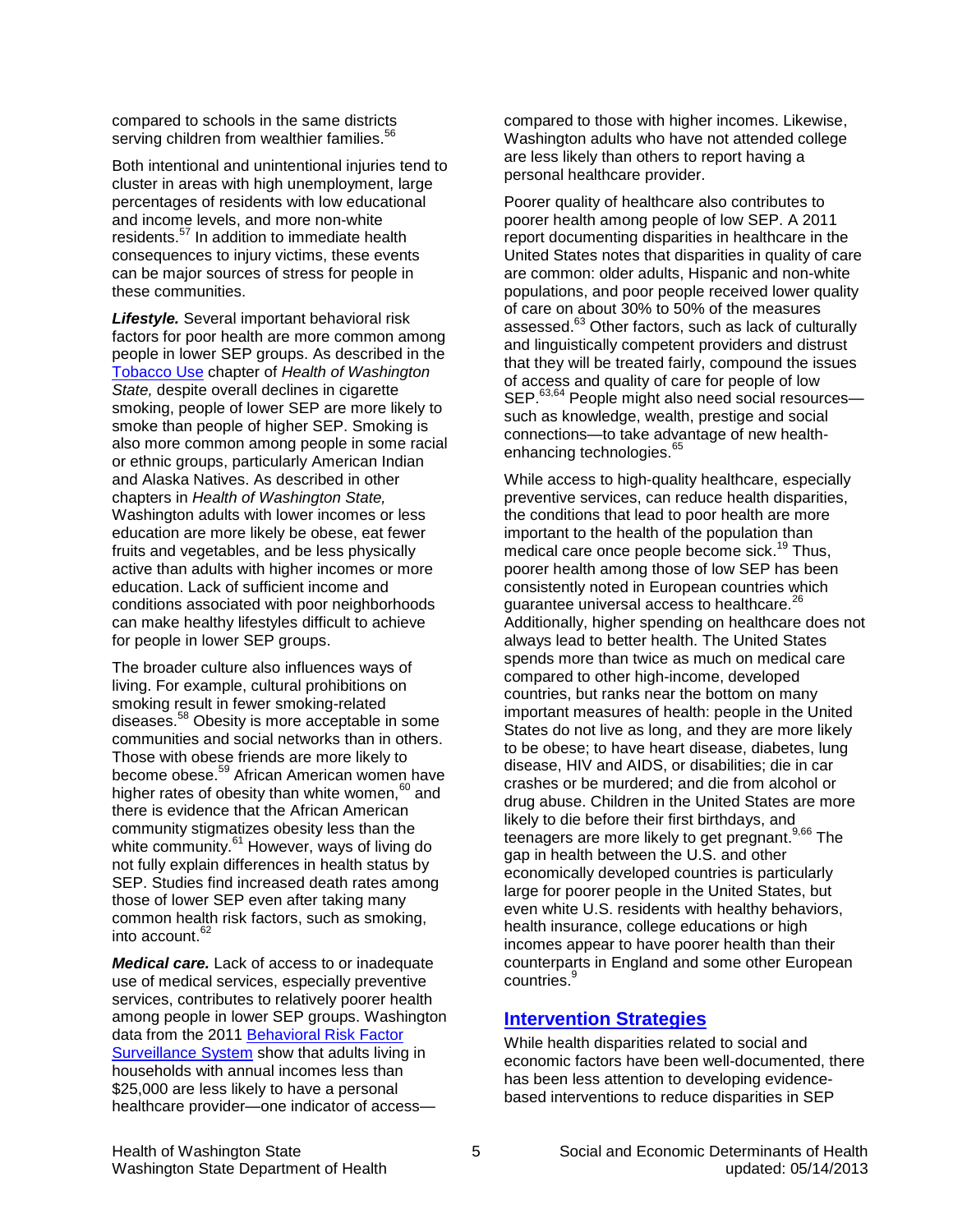directly or to mitigate the impact of these disparities on health.

[The Community Guide r](http://www.thecommunityguide.org/index.html)ecommends the following evidence-based approaches:

- Full-day kindergarten for low-income and minority children to improve reading and mathematics achievement—factors closely related to long-term academic and healthrelated outcomes, such as reduced teen pregnancy.<sup>[67](#page-8-0)</sup>
- Comprehensive center-based programs, such as Head Start and Early Childhood Education and Assistance Program, for children ages three through five in lowincome families. [68](#page-8-0) These programs prevent delays in cognitive development and increase readiness to learn. The Guide notes one such program that assessed participants at ages 19 and 27 and found fewer teen pregnancies and arrests and higher high school graduation rates and earnings compared to similar children who did not participate in the program. $69$  These programs also help parents provide stability and stimulation to children and strengthen their ability to meet children's developmental needs at home.
- Tenant-based rental assistance programs to reduce exposure to crime and victimization of low-income individuals.<sup>[70](#page-8-0)</sup>

In 2009, The American Academy of Pediatrics concluded that there is sufficient evidence to support home visiting for improving health and factors related to social determinants of health, especially for mothers with greatest social deprivation. Home visiting programs for pregnant women and new mothers teach parenting skills, provide social support and link families with community services. Home visiting improves parenting skills and the home environment, reduces unintentional injury, enhances maternal employment and education, and improves intellectual development among children. The Academy noted that home visiting programs are most effective when they begin in pregnancy and continue for two to five years, are flexible, have a broad focus, and use nurses or well-trained paraprofessionals.<sup>[71](#page-8-0)</sup>

Many national organizations offer approaches that have yet to be evaluated. These often focus on reducing the impact of low SEP on health, but some include proposals to narrow social and economic gaps themselves.

CDC programs, such as Healthy Places and Community Transformation, recommend direct community-based interventions and policy approaches for reducing the impact of SEP on health. The medical care component of Community Transformation has a strong evidence base, but most other strategies have not been evaluated. Healthy Places strategies include designing communities that encourage mixed land use; provide good public transportation and pedestrian and bicycle infrastructure; contain affordable housing, green space, parks and community centers; and create outlets for fresh fruits and vegetables.<sup>[72,73](#page-8-0)</sup> These approaches might particularly benefit people of low SEP who often face challenges in securing resources that protect health. Community Transformation focuses on reducing health disparities and provides strategies to increase physical activity, improve nutrition, reduce smoking, and assure quality medical care.

National "Call to Action" initiatives are new and have not yet demonstrated effectiveness in reducing health disparities related to SEP. Examples include: the federal Department of Health and Human Services National Partnership for Action to End Health Disparities and its companion National Stakeholders Strategy for Achieving Health Equity. [74,75](#page-8-0) In 2010 the National Association of County and City Health Officials published an updated edition of *Tackling Health Inequities Through Public Health Practice.* [76](#page-8-0) This publication offers a starting point to address fundamental causes of health inequities. It provides general approaches illustrated by specific examples for:

- Shifting consciousness and paradigms about determinants of health.
- Measuring social determinants of health and health inequities.
- Actions to reduce health inequities.  $\bullet$

Other "calls-to-action" focus on communicating the poor health status of the United States compared to other developed nations. $9.77$  $9.77$  One of these calls to actions also recommends studying policies—social, economic, educational, urban and rural development, housing, transportation, and healthcare financing and delivery—of other highincome countries [an](#page-6-0)d considering their application in the United States.<sup>9</sup> Both documents suggest that policies aimed at reducing high economic inequality and paying more attention to early life issues might be particularly important.<sup>[9](#page-6-0)[,77](#page-9-0)</sup>

The 2010 Robert Wood Johnson Foundation report, *A New Way to Talk About Social Determinants of Health*, provides language for talking about social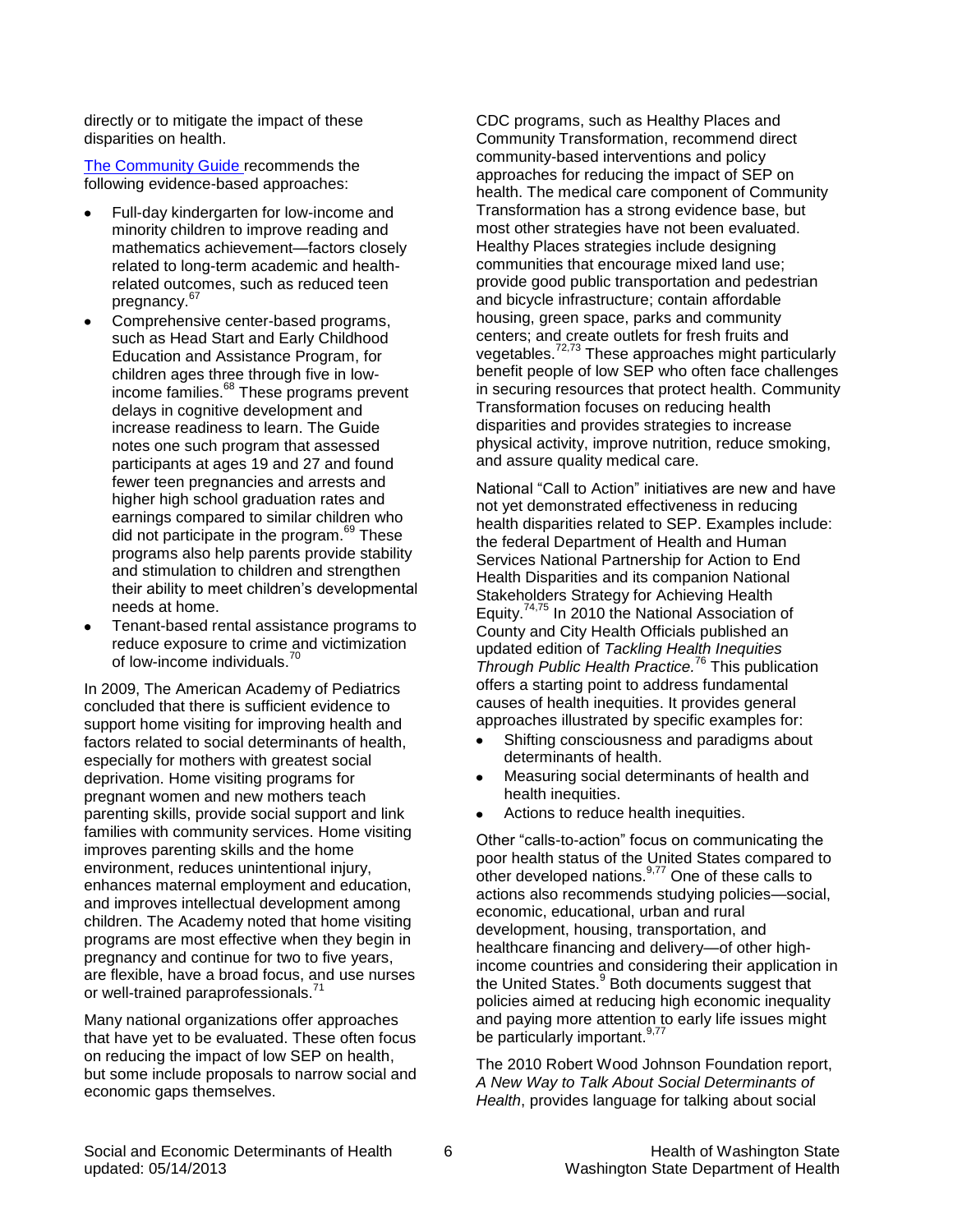<span id="page-6-0"></span>determinants of health in a way that explains issues independent of an audience's political perspectives or agendas.<sup>[78](#page-9-0)</sup>

*See Related Chapters:* [Mortality and Life](http://www.doh.wa.gov/Portals/1/Documents/5500/GHS-MLE2013.pdf) 

[Expectancy,](http://www.doh.wa.gov/Portals/1/Documents/5500/GHS-MLE2013.pdf) [Self-reported Health Status,](http://www.doh.wa.gov/Portals/1/Documents/5500/GHS-SRHS2012.pdf) [Socioeconomic](http://www.doh.wa.gov/Portals/1/Documents/5500/Context-SEP2014.pdf)  [Position in Washington State](http://www.doh.wa.gov/Portals/1/Documents/5500/Context-SEP2014.pdf)

## *For More Information*

Association of State and Territorial Health Officials, Health Equity http://www.astho.org/programs/health-equity/

Centers for Disease Control and Prevention MMWR Supplement / Vol. 60. CDC Health Disparities and Inequities Report – United States, 2011 http://www.cdc.gov/mmwr/pdf/other/su6001.pdf

National Association of County and City Health Officials, Health Equity and Social Justice,

http://naccho.org/topics/justice/index.cfm.

World Health Organization Commission on Social Determinants of Health, http://www.who.int/social\_determinants/en/.

## *Acknowledgments*

Unless otherwise noted, authors and reviewers are with the Washington State Department of Health.

Authors: Juliet VanEenwyk, PhD Gail Brandt, BS, MPH, EdD

Reviewers: Stephen A. Bezruchka, MD, MPH University of Washington

Ann M. Pobutsky, PhD Hawaii State Department of Health

## *Endnotes*

l

<sup>1</sup> Lynch J, Kaplan G. Socioeconomic position. In: Berkman LF, Kawachi I, eds. *Social Epidemiology*. New York, NY: Oxford University Press; 2000:13-35.

<sup>2</sup> Link BG, Northridge ME, Phelan JC, Ganz ML. Social epidemiology and the fundamental cause concept: on the structuring of effective cancer screens by socioeconomic status. *Milbank Q.* 1998;76(3):375-402.

<sup>3</sup> Marmot MG, Bosma H, Hemingway H, Brunner E, Stansfield S. Contribution of job control and other risk factors to social variations in coronary heart disease incidence. *Lancet*. 1997;350:235-239.

<sup>4</sup> Wilkinson RG. *The Impact of Inequality,* New York, NY: The New York Press; 2005.

<sup>5</sup> Chaix B, Rosvall M, Merlo J. Recent increase of neighborhood socioeconomic effects on ischemic heart disease mortality: A multilevel survival analysis of two large Swedish cohorts

[published online ahead of print September 14 2006]. *Am J Epidemiol.*  2007;165:122-126.

l

6 National Center for Health Statistics. *Healthy People 2010 Final Review.* Hyattsville, MD: U.S. Department of Health and Human Services, Center for Disease Control and Prevention, National Center for Health Statistics; 2012.

http://www.cdc.gov/nchs/data/hpdata2010/hp2010\_final\_review.pdf. Accessed April 2013.

7 Balfanz B, Bridgeland JM, Moore LA, Fox JH. *Building a Grad Nation: Progress and Challenge in Ending the High School Dropout Epidemic*. Baltimore, MD: Civic Enterprises, Johns Hopkins; November 2010. http://www.civicenterprises.net/reports/building\_a\_grad\_nation.pdf. Accessed July 11, 2011.

8 *Graduation and Dropout Statistics for Washington in 2009-2010*. Olympia, WA: Office of the Superintendent of Public Instruction. http://www.k12.wa.us/dataadmin/pubdocs/GradDropout/09- 10/GraduationDropoutWashington2009-10.pdf. Accessed September 29, 2011.

9 National Research Council and Institute of Medicine. *U.S. Health in International Perspective: Shorter Lives, Poorer Health.* Panel on Understanding Cross-National Health Differences Among High-Income Countries. Woolf SH, Aron L, eds. Committee on Population, Division of Behavioral and Social Sciences and Education, and Board on Population Health and Public Practice, Institute of Medicine. Washington, DC: The National Academies Press; 2013.

<sup>10</sup> Office of Financial Management. *The Distribution of Income, Wealth, and Taxes Across Washington Households*. Olympia, WA: Office of Financial Management; 2012.

http://www.ofm.wa.gov/reports/income\_wealth\_report.pdf. Accessed May 15, 2013.

<sup>11</sup> Institute on Taxation and Economic Policy. *Who Pays? A Distributional Analysis of the Tax Systems in All 50 States*. 4th ed. Washington, DC: Institute on Taxation and Economic Policy (ITEP), January 2013. http://www.itep.org/whopays/. Accessed March 22, 2013.

<sup>12</sup> Wilkinson R, Marmot M, eds. *Social Determinants of Health: The Solid Facts.* 2nd ed. Copenhagen, Denmark: World Health Organization; 2003.

http://www.euro.who.int/\_\_data/assets/pdf\_file/0005/98438/e81384.pdf.

<sup>13</sup> McEwen BS, Gianaros PJ. Central role of the brain in stress and adaptation: links to socioeconomic status, health, and disease. *Ann N Y Acad Sci.* 2010;1186:190-222.

<sup>14</sup> Weinstock M. The potential influence of maternal stress hormones on development and mental health in offspring. *Brain Behav Immun.*  2005:19(4) 296-308.

http://www.sciencedirect.com/science/article/pii/S0889159104001321. Accessed January 23, 2012.

<sup>15</sup> Woolf SH, Braveman P. Where health disparities begin: the role of social and economic determinants – and why current policies may make matters worse. *Health Aff.* 2011;30(10):1852-1859.

<sup>16</sup> Braveman P, Barclay C. Health disparities beginning in childhood: a life-course perspective. *Pediatrics.* 2009;124(Suppl 3):S163-S175.

<sup>17</sup> Wilkinson RG, Pickett K. *The Spirit Level.* New York, NY: Bloomsbury Press; 2009.

<sup>18</sup> Barker DJ. The developmental origins of insulin resistance. *Horm Res.* 2005;64(Suppl 3):2-7.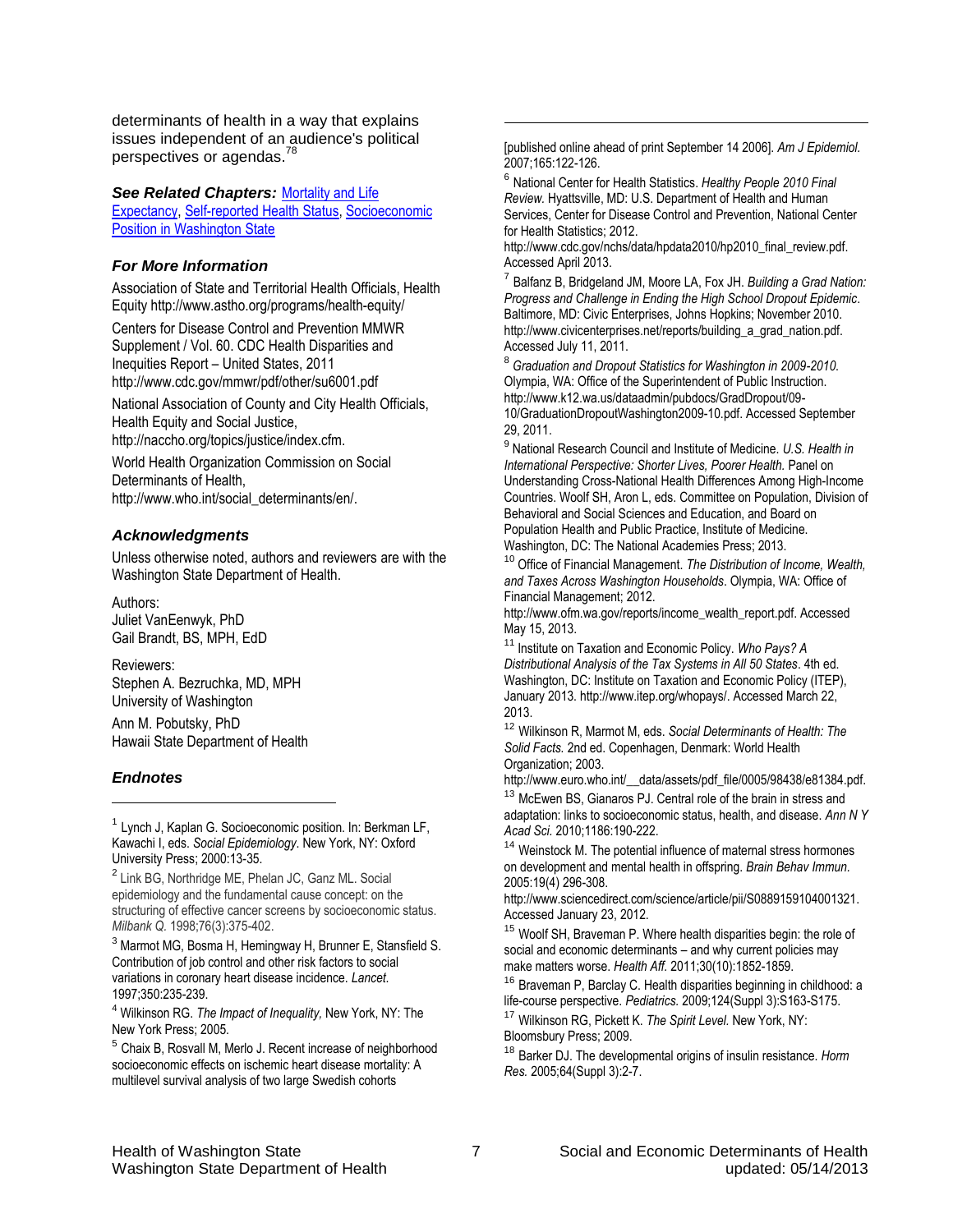<sup>19</sup> Braveman PA, Cubbin C, Egerter S, Williams DR, Pamuk E. Socioeconomic disparities in health in the United States: what the patterns tell us. *Am J Public Health.* 2010;100(Suppl 1):S186- S196.

<span id="page-7-0"></span>l

<sup>20</sup> Anda RF, Felitti VJ, Bremner JD, etal. The enduring effects of abuse and related adverse experiences in childhood: a convergence of evidence from neurobiology and epidemiology. *Eur Arch Psychiat Clin Neurosci.* 2006;256(3):174-186.

<sup>21</sup> *A Science-Based Framework for Early Childhood Policy: Using Evidence to Improve Outcomes in Learning, Behavior, and Health for Vulnerable Children.* Cambridge, MA: Center on the Developing Child at Harvard University; 2007.

<sup>22</sup> Sedlak AJ, Mettenburg J, Basena M, et al. *The Fourth National Incidence Study of Child Abuse and Neglect (NIS-4): Report to Congress.* Washington, DC: U.S. Department of Health and Human Services, Administration for Children and Families; 2010. http://www.childwelfare.gov/systemwide/statistics/nis.cfm. Accessed May 10, 2012.

<sup>23</sup> Washington State Department of Health. Domestic Violence [in process]. *Health of Washington State.* Olympia, WA: Washington State Department of Health; 2013.

<sup>24</sup> Jones C. Levels of racism: a theoretical framework and a gardner's tale. *Am J Public Health*. 2000;90(8): 212-1215.

<sup>25</sup> Robert Wood Johnson Foundation. *Exploring the Social Determinants of Health: Race and Socioeconomic Factors Affect Opportunities for Better Health*. Issue Brief 6; 2011.

http://www.rwjf.org/content/dam/farm/reports/issue\_briefs/2011/rw jf70446. Accessed April 2011.

<sup>26</sup> Mackenbach JP, Stirbu I, Roskam A-JR, et al. Socioeconomic inequalities in health in 22 European countries. *N Engl J Med.* 2008;358:2468-2481.

<sup>27</sup> Spencer N. The effect of income inequality and macro-level social policy on infant mortality and low birth weight in developed countries-a preliminary systematic review. *Child Care Health Dev*. 2004:30(6):669-709.

<sup>28</sup> Crosby R, Holtgrave E. The protective value of social capital against teen pregnancy: a state-level analysis. *J Adolesc Health*. 2006;38(5):556-559.

<sup>29</sup> Wilkinson RG. *The Impact of Inequality: How to Make Sick Societies Healthier.* London: The New Press; 2005:101-143, 145- 167.

<sup>30</sup> The Organisation for Economic Co-operation and Development. *Divided We Stand: Why Inequality Keeps Rising. An Overview of Growing Income Inequalities in OECD Countries: Main Findings.* Paris, France: The Organisation for Economic Cooperation and Development (OECD); 2011.

http://www.oecd.org/dataoecd/40/12/49499779.pdf. Accessed June 22, 2012.

<sup>31</sup> DeNavas-Walt C, Proctor BD, Smith JC. *U.S. Census Bureau Current Population Reports, Income, Poverty, and Health Insurance Coverage in the United States: 2011.* Washington, DC:

U.S. Government Printing Office; 2012:60-243. http://www.census.gov/prod/2012pubs/p60-243.pdf. Accessed December 17, 2012.

<sup>32</sup> Washington's minimum wage in 2010 was \$8.55 per hour. Data for hedge fund managers provided by Stephen Bezruchka, MD, University of Washington who obtained data from the New York Times, April 1, 2011 and the *Institutional Investor Alpha* 

*Magazine* http://www.institutionalinvestor.com/AR-Absolute-Return-Alpha-Info.html .

l

<sup>33</sup> Data from the 2011 American Community Survey 2011 PUMS data. Prepared by Non-Infectious Conditions Epidemiology, Washington State Department of Health, March 2013.

<sup>34</sup> Elgar FJ. Income inequality, trust, and population health in 33 countries. *Am J Public Health.* 2010;100(11):2311-2315.

<sup>35</sup> Wilkinson RG, Pickett KE. Income inequality and population health: a review and explanation of the evidence. *Soc Sci Med.* 2006;62(7):1768-1784.

<sup>36</sup> Wolff EN. *Racial Wealth Disparities: Is the Gap Closing?* Public Policy Brief No. 66. Annandale-on-Hudson, NY: The Levy Economics Institute of Bard College; 2001.

http://ideas.repec.org/p/lev/levppb/ppb\_66.html. Accessed September 21, 2011.

<sup>37</sup> Kochhar R, Fyr R, Taylor P. *Wealth Gaps Rise to Record Highs Between Whites, Blacks, and Hispanics*. Washington, DC: Pew Research Center, Pew Social & Demographic Trends; July 26, 2011. http://www.pewsocialtrends.org/2011/07/26/wealth-gaps-rise-to-recordhighs-between-whites-blacks-hispanics. Accessed October 22, 2011.

<sup>38</sup> Table 1-8. Number of deaths, death rates, and age-adjusted death rates for ages 25-64, by educational attainment and sex: Total of 28 reporting states and the District of Columbia using the 2003 version of the U.S. Standard Certificate of Death and total of 20 reporting states using the 1989 version of the U.S. Standard Certificate of Death, 2009. *Nat Vital Stat Rep*. 2011;60(3):9.

http://www.cdc.gov/nchs/data/nvsr/nvsr60/nvsr60\_03\_tables.pdf. Accessed January 15, 2013.

<sup>39</sup> Washington State Department of Health. Mortality and Life Expectancy [in process]. *Health of Washington State*. Olympia, WA: Washington State Department of Health; 2013.

<sup>40</sup> Robert Wood Johnson Foundation. *Exploring the Social Determinants of Health: Education Matters for Health.* Issue Brief Series; 2011. http://www.rwjf.org/content/dam/web-

assets/2011/05/education-matters-for-health. Accessed November 21, 2012.

<sup>41</sup> *Healthy Places: Health Topics.* Atlanta, GA: Centers for Disease Control and Prevention; 2011.

http://www.cdc.gov/healthyplaces/healthtopics/social.htm. Accessed October 26, 2011.

<sup>42</sup> Kim D, Baum CF, Ganz ML, Subramanian SV, Kawachi I. The contextual effects of social capital on health: a cross-national instrumental variable analysis. *Soc Sci Med.* 2011;73:1689-1697.

<sup>43</sup> Rocco L, Suhrcke M. *Is Social Capital Good for Health? A European Perspective.* Copenhagen, Denmark: World Health Organization Regional Office for Europe; 2012.

<sup>44</sup> Moore LV, Diez Roux AV, Evenson KR, McGinn AP, Brines SJ. Availability of recreational resources in minority and low socioeconomic status areas. *Am J Prev Med.* 2008;34(1):16-22.

<sup>45</sup> Abercrombie LC, Sallis JF, Conway TL, Frank LD, Saelens BE, Chapman JE. Income and racial disparities in access to public parks and private recreation facilities. *Am J Prev Med.* 2008;34(1):9-15.

<sup>46</sup> Cohen DA, Han B, Derose KP, et al. Neighborhood poverty, park use, and park-based physical activity in a Southern California city. *Soc Sci Med.* 2012;75(12):2317-2325.

47 Molnar BE, Gortmaker SL, Bull FC, Buka SL. Unsafe to play? Neighborhood disorder and lack of safety predict reduced physical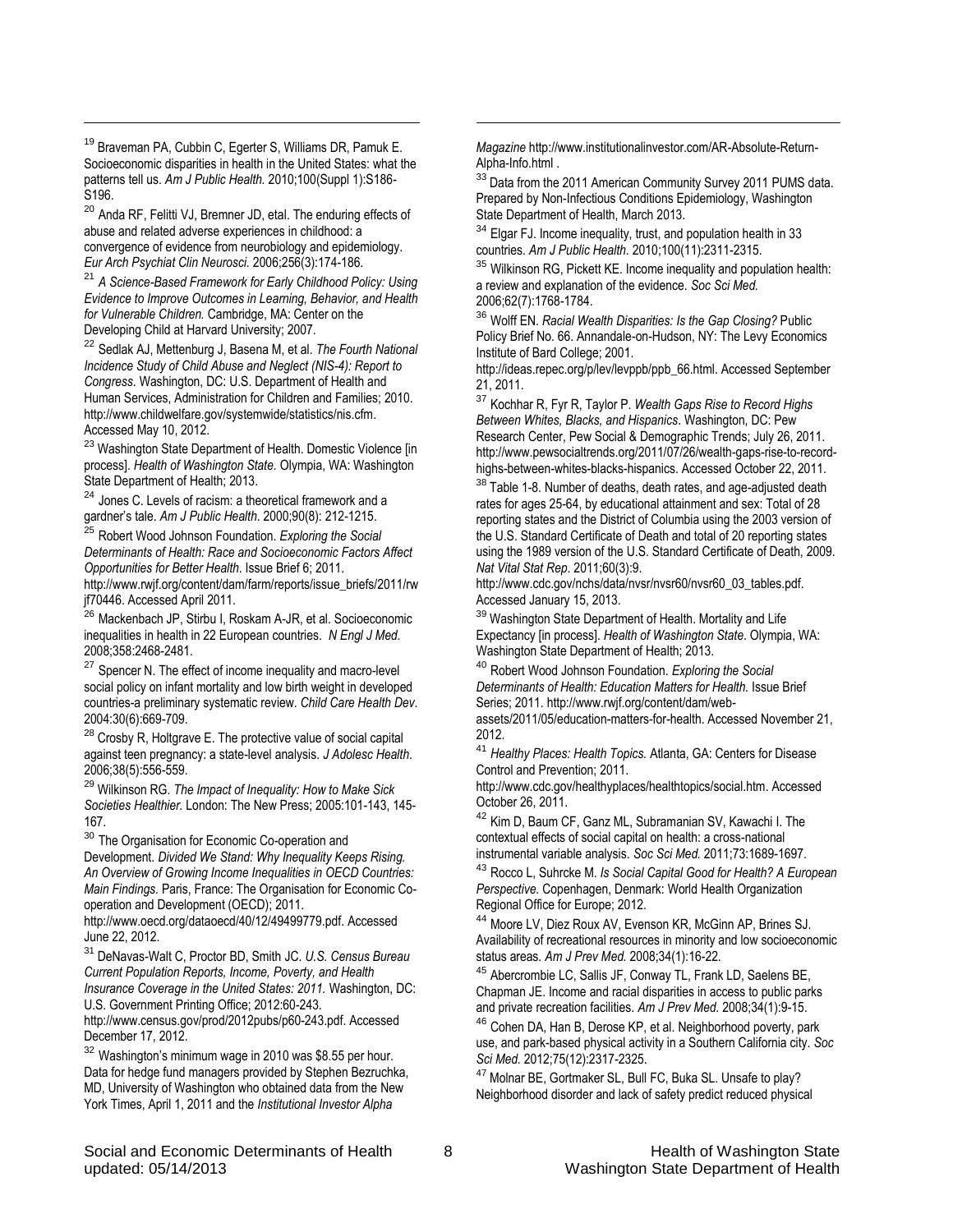activity among urban children and adolescents. *Am J Health Promot.* 2004;18(5):378-386.

<span id="page-8-0"></span>l

<sup>48</sup> Baker EA, Kelly C, Barnidge E. et al. The garden of Eden: acknowledging the impact of race and class in efforts to decrease obesity rates. *Am J Public Health.* 2006; 96(7):1170-1174.

49 Baker EA, Schootman M, Barnidge E, Kelly C. The role of race and poverty in access to foods that enable individuals to adhere to dietary guidelines. *Prev Chronic Dis.* 2006;3(3):A76.

<sup>50</sup> McNeill LH, Kreuter MW, Subramanian SV. Social environment and physical activity: a review of concepts and evidence. *Soc Sci Med.* 2006;63(4):1011-1022.

<sup>51</sup> Krieger JW, Takaro TK, Song L, Weaver M. The Seattle-King County healthy homes project: a randomized, controlled trial of a community health worker intervention to decrease exposure to indoor asthma triggers. *Am J Public Health.* 2005;95(4):652-659.

<sup>52</sup> *H.R. 1256 (111th): Family Smoking Prevention and Tobacco Control Act*. Washington, DC: 111th Congress, 2009-2010. http://www.govtrack.us/congress/bills/111/hr1256.

<sup>53</sup> Frick RG, Klein EG, Ferketich AK, Wewers ME. Tobacco advertising and sales practices in licensed retail outlets after the Food and Drug Administration regulations. *J Community Health.*  2012;37:96-967.

<sup>54</sup> Costa G. Health inequalities among occupations: epidemiologic hints for labor and social protection policies. *Med Lav.* 2005;96:7- 27.

<sup>55</sup> Krieger JW, Takaro TK, Song L, Weaver M. The Seattle-King County healthy homes project: a randomized, controlled trial of a community health worker intervention to decrease exposure to indoor asthma triggers. *Am J Public Health.* 2005;95(4):652-659.

<sup>56</sup> Department of Education. *Comparability of State and Local Expenditures Among Schools Within Districts: A Report From the Study of School-Level Expenditures.* Washington, DC: U.S. Department of Education; 2011.

http://www2.ed.gov/rschstat/eval/title-i/school-levelexpenditures/school-level-expenditures.pdf. Accessed on August 10, 2012.

<sup>57</sup> Newgard CD, Schmicker RH, Sopko G, et al. Trauma in the neighborhood: a geospacial analysis and assessment of the social determinants of major injury in North America. *Am J Public Health.* 2011;101(4):669-676.

<sup>58</sup> Lantz PM, Lynch JW, House JS, et al. Socioeconomic disparities in health change in a longitudinal study of US adults: The role of health-risk behaviors.*Soc Sci Med.* 2001;53(1):29-40.

<sup>59</sup> Hill AL, Rand DG, Nowak MA, Christakis NA. Infectious disease modeling of social contagion in networks. *PLoS Comput Biol.* 2010;6(11): e1000968. doi:10.1371/journal.pcbi.1000968

<sup>60</sup> QuickStats: Prevalence of Obesity<sup>\*</sup> Among Adults Aged >20 years, by Race/Ethnicity and Sex – National Health and Nutrition Examination Survey, United States, 2009-2010. *Morb Mortal Wkly Rep MMWR.* 2012;61(07):130.

http://www.cdc.gov/mmwr/preview/mmwrhtml/mm6107a5.htm?s\_ cid=mm6107a5\_w.

<sup>61</sup> Liburd L. *Diabetes and Health Disparities: Community-Based Approaches to Racial and Ethnic Populations.* New York, NY: Springer Publishing Company; 2009.

<sup>62</sup> Lantz PM, Golberstein E, House JS, Morenoff JD. Socioeconomic and behavioral risk factors for mortality in a national 19-year prospective study of U.S. adults. *Soc Sci Med.* 2010;70(10):1558-1566.

l

<sup>63</sup> U.S. Department of Health and Human Services. *National Healthcare Disparities Report 2011.* AHRQ Publication No. 12-0006. Rockville, MD: Agency for Healthcare Research and Quality; 2012.

<sup>64</sup> Schoff C, Yang T-C. Untangling the associations among distrust, race, and neighborhood social environment: a social disorganization perspective. *Soc Sci Med.* 2012;74(9):1342-1352.

<sup>65</sup> Link BG, Phelan JC. McKeown and the idea that social conditions are fundamental causes of disease. *Am J Public Health.* 2002;92(5):730-732.

<sup>66</sup> The Organisation for Economic Co-operation and Development. *OECD Health Data 2011 – How Does the United States Compare.* Paris, France: The Organisation for Economic Co-operation and Development (OECD); 2011.

http://stats.oecd.org/index.aspx?DataSetCode=HEALTH\_STAT. Accessed October 20, 2011.

<sup>67</sup> Guide to Community Preventive Services. *Promoting Health Equity, Education Programs and Policies: Full-Day Kindergarten. Task Force Finding & Rationale Statement.* Atlanta, GA: The Community Guide. http://www.thecommunityguide.org/healthequity/education/RRfulldaykin dergarten.html. Accessed December 17, 2012.

<sup>68</sup> Guide to Community Preventive Services. *Promoting Health Through the Social Environment: Early Childhood Development Programs.* Atlanta, GA: The Community Guide.

http://www.thecommunityguide.org/healthequity/earlychildhood/childho oddev.html. Accessed December 17, 2012.

69 Anderson LM, Shinn C, Fullilive MT, et al. The effectiveness of early childhood development programs: a systematic review. *Am J Prev Med.* 2003;24(3 Suppl):32-46.

<sup>70</sup> Guide to Community Preventive Services. *Promoting Health Equity: Housing Programs and Policies.* Atlanta, GA: The Community Guide. http://www.thecommunityguide.org/healthequity/housing/housing.html. Accessed December 17, 2012.

<sup>71</sup> American Academy of Pediatrics Council on Child and Adolescent Health. The role of home-visitation programs in improving health outcomes for children and families. *Pediatrics.*1998;101(3)486-489.

<sup>72</sup> National Center for Environmental Health, Division of Emergency and Environmental Health Services. *Healthy Community Design Fact Sheet Series: Healthy Community Design.* Atlanta, GA: Centers for Disease Control and Prevention; June 2008.

<sup>73</sup> *Healthy Places, Health Topics.* Atlanta, GA: Centers for Disease Control and Prevention; 2011.

http://www.cdc.gov/healthyplaces/healthtopics/social.htm. Accessed October 26, 2011.

<sup>74</sup> National Partnership for Action to End Health Disparities. *Site Map.*  Washington, DC: U.S. Department of Health and Human Services; 2011.

http://minorityhealth.hhs.gov/npa/templates/browse.aspx?lvl=1Ulvlid=1 1. Accessed August 13, 2012.

<sup>75</sup> National Partnership for Action to End Health Disparities. *National Stakeholder Strategy for Achieving Health Equity.* Washington, DC: U.S. Department of Health and Human Services; 2011.

http://minorityhealth.hhs.gov/npa/templates/content.aspx?lvl=1&lvlid=3 3&ID=286. Accessed August 13, 2012.

<sup>76</sup> Hofrichter R, Bhatia R, eds. *Tackling Health Inequities Through Public Health Practice:Theory To Action*. 2nd ed. Cary, NC: Oxford University Press; 2010.